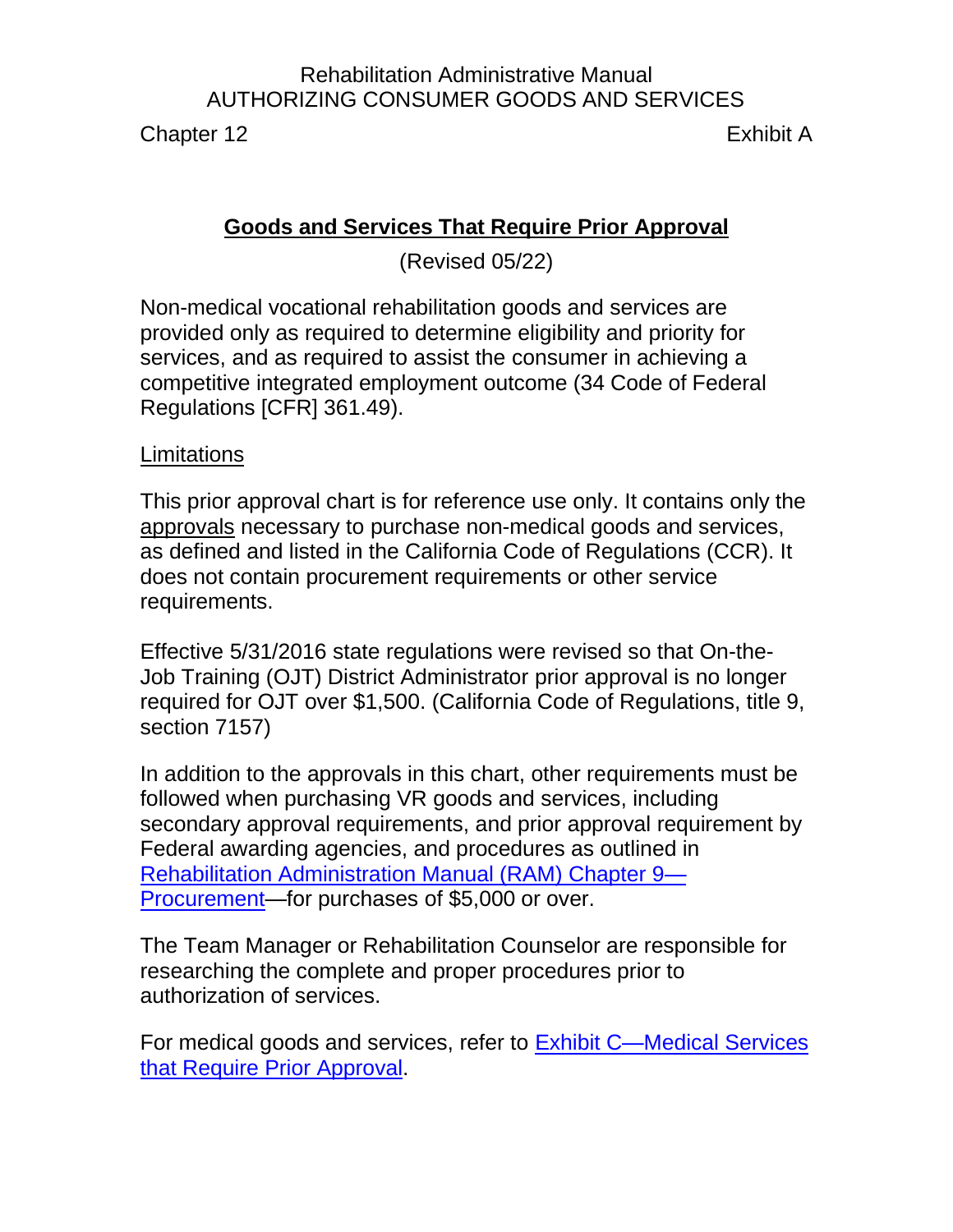| <b>Goods or Services</b>                                       | <b>Prior Approval(s) Required</b>                                                    | <b>Refer to</b><br><b>RAM Chapter 12</b> | <b>Refer to</b><br><b>CCR/CFR</b> |
|----------------------------------------------------------------|--------------------------------------------------------------------------------------|------------------------------------------|-----------------------------------|
| <b>Assistive Technology</b><br><b>Devices</b>                  | RSA approval when \$5,000 or over,<br>$\bullet$<br>including A.T. software           | 1223                                     | 2 CFR<br>200.313                  |
| <b>Business Enterprise</b><br>Program (BEP) Vendor<br>Training | <b>BEP Training Instructor approval</b><br>$\bullet$                                 | 1208                                     | <b>CCR 7220</b>                   |
| <b>Child Care</b>                                              | Team Manager approval<br>$\bullet$                                                   | 1273.2                                   | 7175                              |
| <b>College Level Training for</b><br>the Deaf                  | Two-Year: Team Manager approval<br>$\bullet$                                         | 1284                                     | 7261.1                            |
|                                                                | Four-Year: Team Manager approval<br>$\bullet$<br>when scores are less than standard  |                                          |                                   |
|                                                                | Graduate: Team Manager approval<br>$\bullet$                                         |                                          |                                   |
|                                                                | <b>Sponsorship Probation Extension:</b><br>$\bullet$<br><b>Team Manager approval</b> |                                          |                                   |
| <b>Consumer Permanent</b><br>Relocation                        | Team Manager approval<br>$\bullet$                                                   | 1288.1                                   | 7163.5                            |
|                                                                | District Administrator approval when<br>$\bullet$<br>\$2,000 and over                |                                          |                                   |
| Interpreters                                                   | Team Manager interview and<br>$\bullet$                                              | 1242                                     | 7300                              |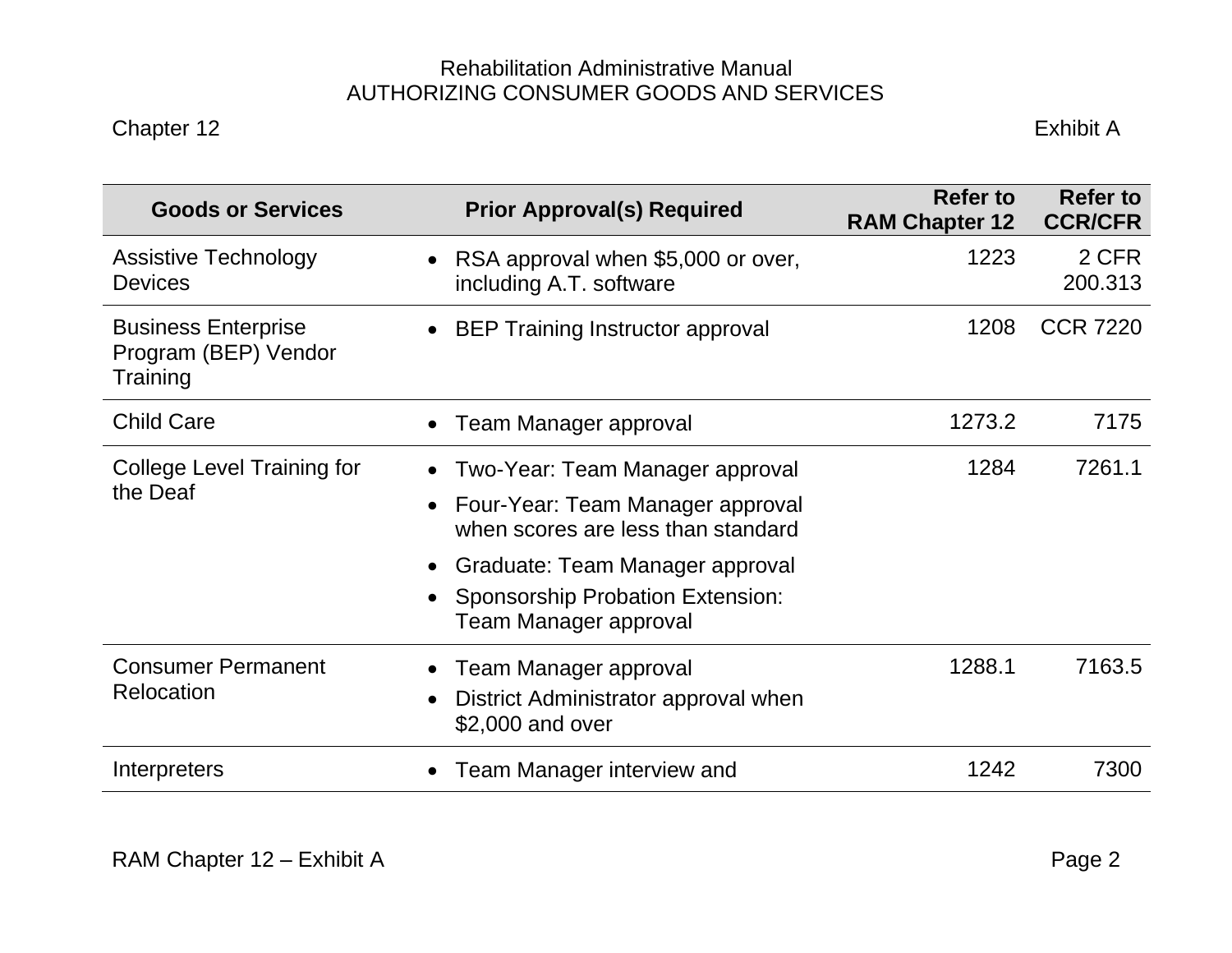| <b>Goods or Services</b>                          | <b>Prior Approval(s) Required</b>                                                                                             | <b>Refer to</b><br><b>RAM Chapter 12</b> | <b>Refer to</b><br><b>CCR/CFR</b> |
|---------------------------------------------------|-------------------------------------------------------------------------------------------------------------------------------|------------------------------------------|-----------------------------------|
|                                                   | approval                                                                                                                      |                                          |                                   |
| Maintenance                                       | District Administrator approval when<br>$\bullet$<br>\$500 or over within 12 months for<br>consumers not living independently | 1244                                     | 7177                              |
| <b>Mobility Evaluation</b>                        | District Administrator approval<br>$\bullet$                                                                                  | 1222                                     | 7164.4                            |
| <b>Mobility Evaluation: Waiver</b>                | <b>Mobility Evaluation Program</b><br>$\bullet$<br>Supervisor approval                                                        | 1222                                     | 7164.6                            |
| <b>Out-of-State Training</b>                      | <b>Team Manager approval</b><br>$\bullet$                                                                                     | 1284, 1284.7                             | 7155                              |
| Personal Computers -<br>General/Hardware/Software | RSA approval when \$5,000 or over,<br>$\bullet$<br>including integrated systems                                               | 1262                                     | 2 CFR<br>200.313                  |
| <b>Placement Equipment</b>                        | • RSA approval when \$5,000 or over                                                                                           | 1263                                     | 2 CFR<br>200.313                  |
| Postgraduate Education                            | Team Manager approval<br>$\bullet$                                                                                            | 1284                                     | 7155                              |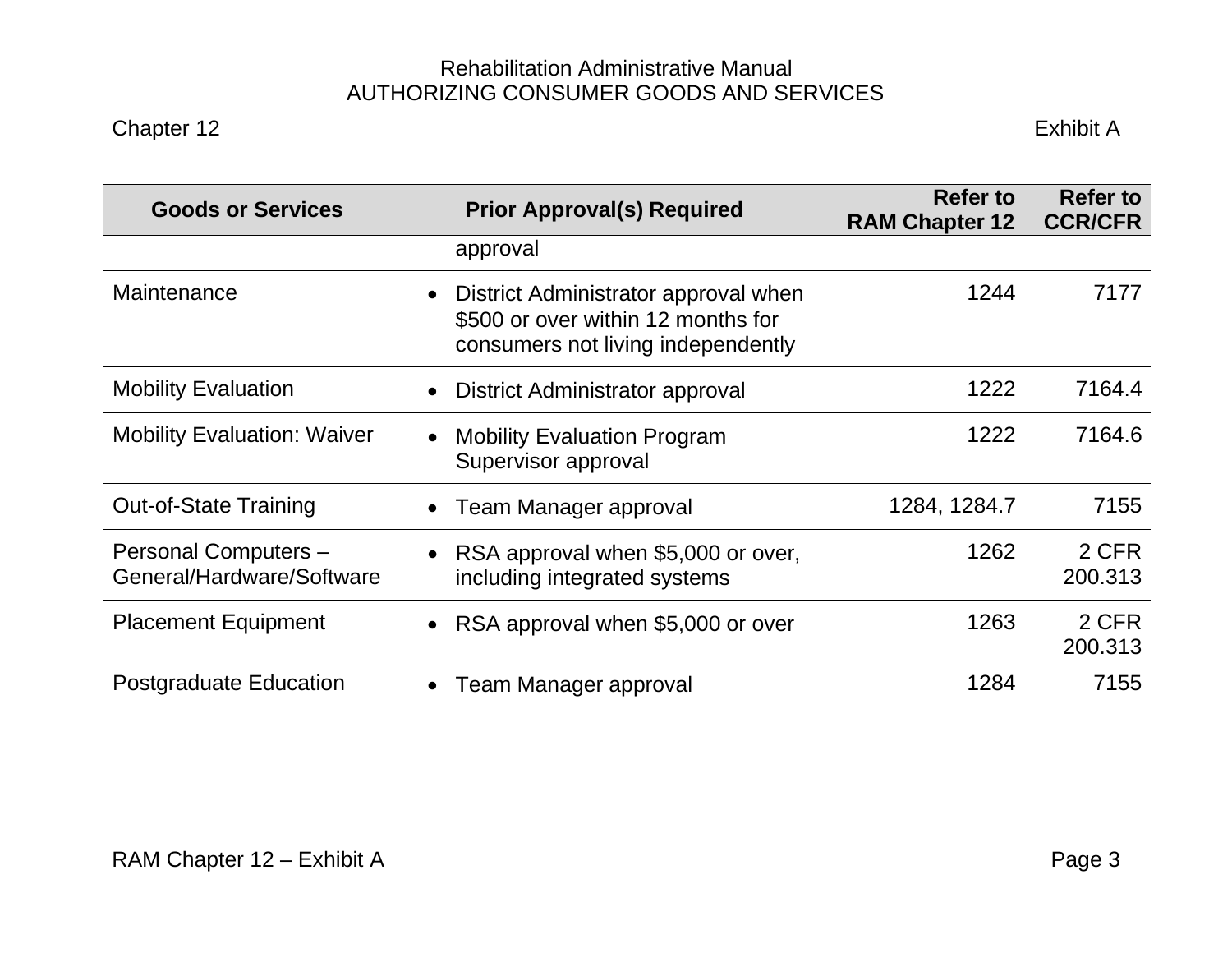| <b>Goods or Services</b>                                          | <b>Prior Approval(s) Required</b>                                                                                                                              | <b>Refer to</b><br><b>RAM Chapter 12</b> | <b>Refer to</b><br><b>CCR/CFR</b> |
|-------------------------------------------------------------------|----------------------------------------------------------------------------------------------------------------------------------------------------------------|------------------------------------------|-----------------------------------|
| <b>Private School</b>                                             | Team Manager approval<br>$\bullet$                                                                                                                             | 1284, 1284.8                             | 7156                              |
| <b>Reader Services</b>                                            | Team Manager approval when more<br>$\bullet$<br>than two hours per academic unit<br>per week                                                                   | 1261, 1272                               | 7273                              |
|                                                                   | District Administrator approval when<br>$\bullet$<br>over 1,100 hours per year for<br>undergraduate student, or, 1,300<br>hours per year for graduate students |                                          |                                   |
| Readers, Notetaker<br>Services, Attendants, and<br><b>Drivers</b> | District Administrator approval if<br>$\bullet$<br>services provided by a family<br>member with pay                                                            | 1261, 1272, 1287                         | 7169                              |
| <b>Rental: Wheelchair</b>                                         | District Administrator approval<br>$\bullet$                                                                                                                   | 1205.2, 1222.1                           | 7160                              |
| Services to Family<br><b>Members</b>                              | Team Manager approval<br>$\bullet$                                                                                                                             | 1273, 1273.1                             | 7175                              |
| <b>Training Equipment</b>                                         | RSA approval when \$5,000 or over<br>$\bullet$                                                                                                                 | 1286                                     | 2 CFR<br>200.313                  |
| Transportation – After                                            | Team Manager approval<br>$\bullet$                                                                                                                             | 1287                                     | 7161                              |